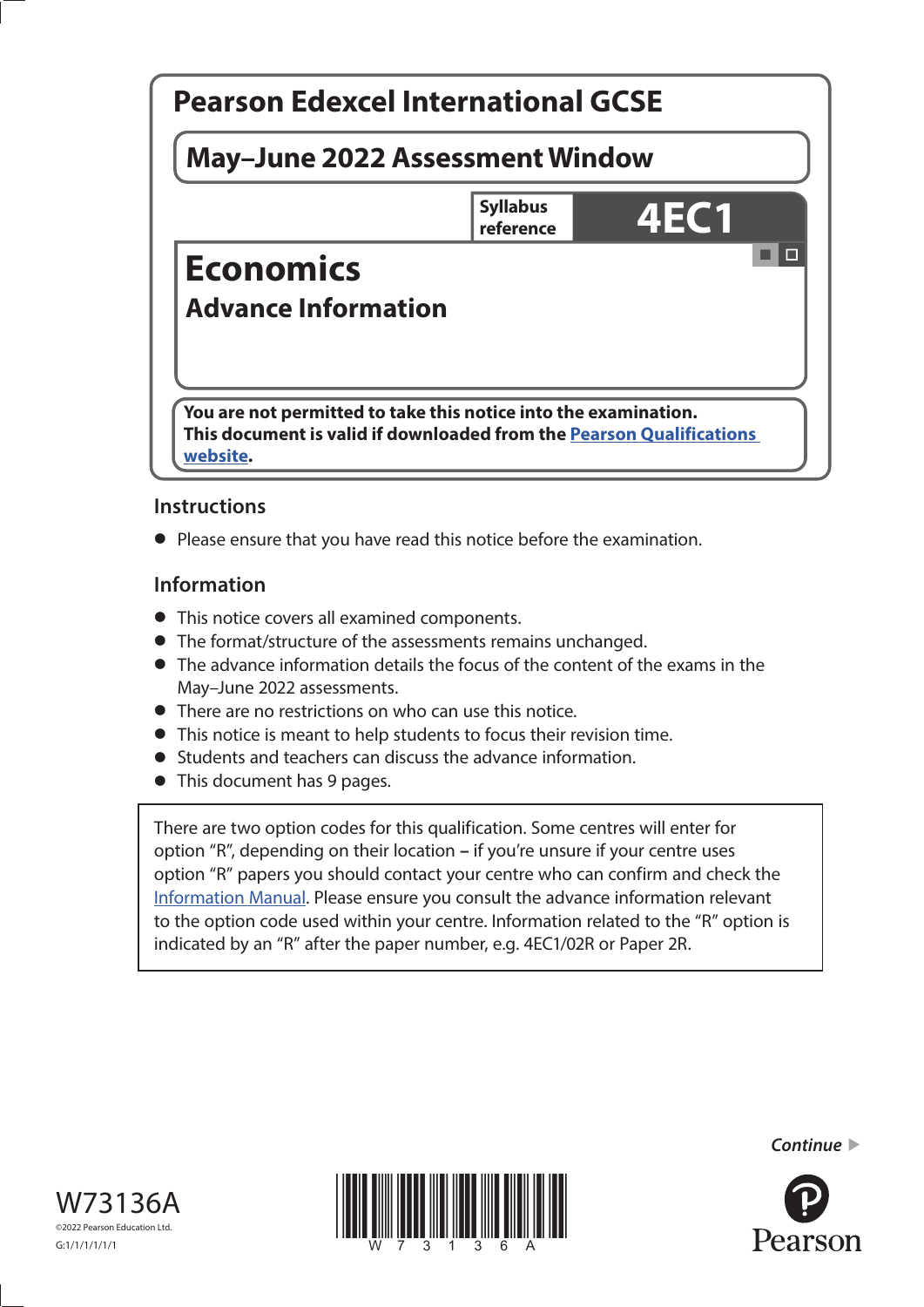#### **General advice**

- In addition to covering the content outlined in the advance information, students and teachers should consider how to:
	- manage their revision of parts of the specification which may be assessed in areas not covered by the advance information
	- manage their revision of other parts of the specification which may provide knowledge which helps with understanding the areas being tested in 2022.
- For specifications with synoptic assessments, topics not explicitly given in the advance information may appear, e.g. where students are asked to bring together knowledge, skills and understanding from across the specification.

A link to the Joint Council for Qualifications guidance document on advance information can be found on the Joint Council for Qualifications website or [here](https://www.jcq.org.uk/wp-content/uploads/2021/10/Advance-Information-for-General-Qualifications-2021-22.pdf).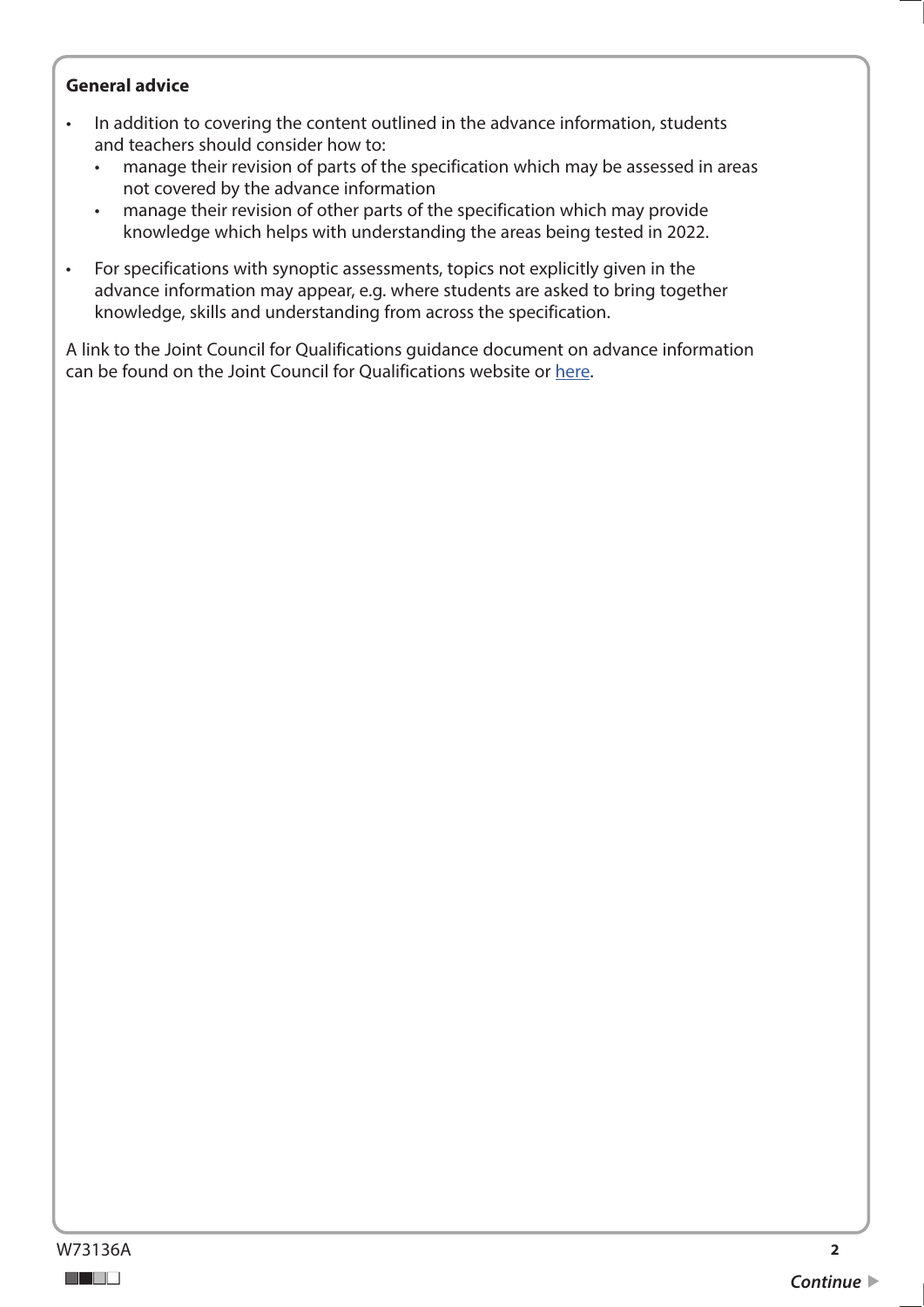### **Advance Information**

### **Subject specific section**

- For our Pearson Edexcel International GCSE Economics, for both the Component 01 and the Component 02 examination papers, questions within these papers will sample content only from the areas specified in this notice.
- Teachers may choose to focus their teaching and revision on the content set out in this document, but should aim where possible to do so only once the full content of the course has been delivered.
- The specification content is presented in numerical order as set out in the specification, and not reflecting the question order of the examination papers. Some questions may be answerable using more than one area of specified content. Any content listed may appear in the examination papers in any question style, from MCQs (multiple choice questions) through to higher tariff extended response questions.
- Some questions may be answerable using more than one area of specified content.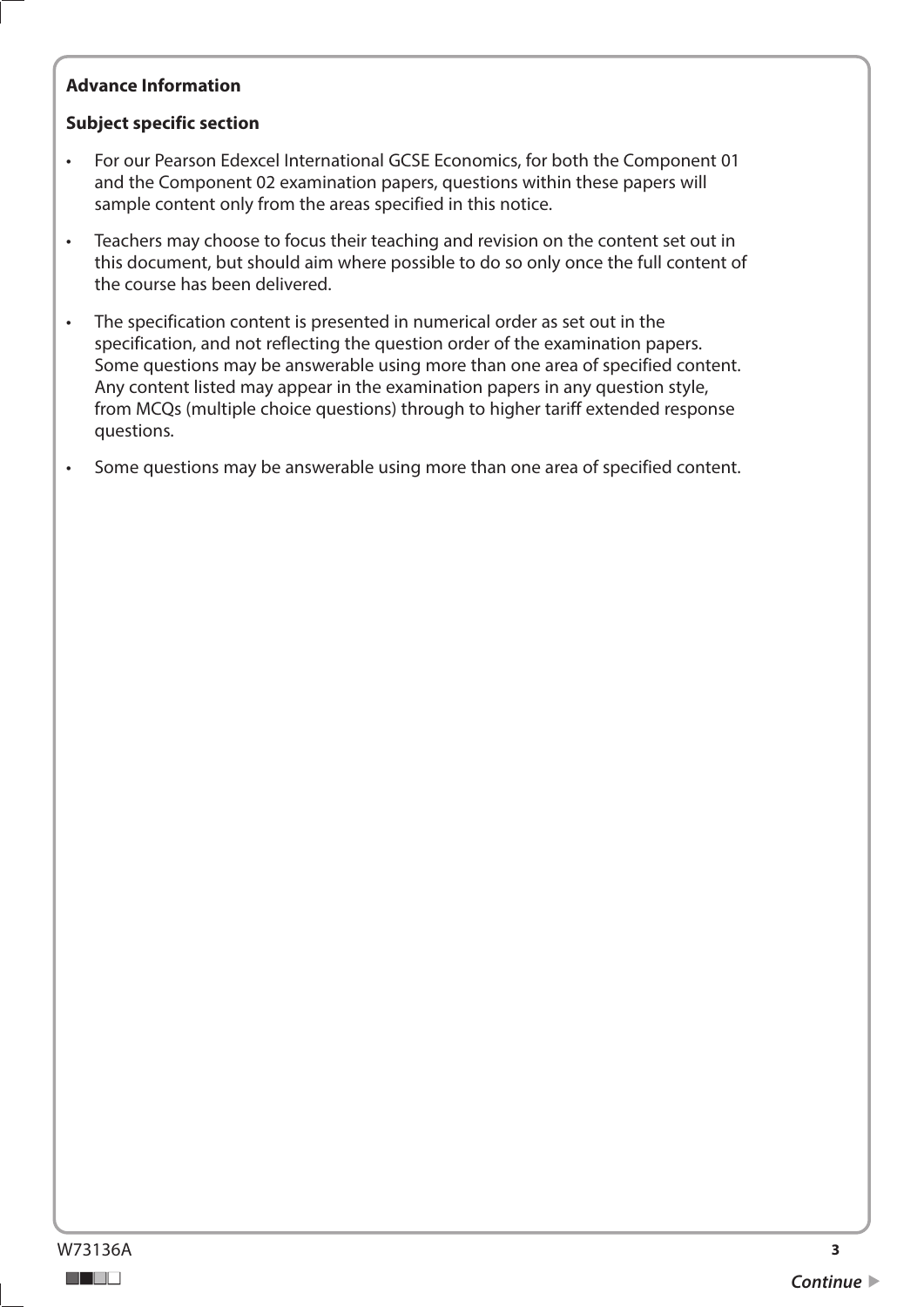# **Paper 4EC1/01: Microeconomics and Business Economics**

| <b>Subject content</b>                         | What students need to learn:                                                                                  |
|------------------------------------------------|---------------------------------------------------------------------------------------------------------------|
| 1.1.1 The economic problem                     | (d) Production possibility curve diagram                                                                      |
| 1.1.2 Economic assumptions                     | (b) Reasons why consumers may not maximise their benefit                                                      |
| 1.1.3 Demand, supply and<br>market equilibrium | Demand                                                                                                        |
|                                                | (b) The use of demand curve diagram                                                                           |
|                                                | (c) Factors that may cause a shift in the demand curve                                                        |
|                                                | Supply                                                                                                        |
|                                                | (e) The use of supply curve diagram                                                                           |
|                                                | Market equilibrium                                                                                            |
|                                                | Define, calculate and draw excess demand and excess supply<br>(i)                                             |
| 1.1.4 Elasticity                               | Price elasticity of demand (PED)                                                                              |
|                                                | (e) Interpret numerical values of PED                                                                         |
|                                                | Price elasticity of supply (PES)                                                                              |
|                                                | (j) Calculate the PES using given percentage changes in quantity<br>supplied and percentage changes in price  |
|                                                | Income elasticity of demand                                                                                   |
|                                                | (r) Interpret numerical values of income elasticity of demand                                                 |
| 1.1.5 The mixed economy                        | (q) Definition of public goods - non-excludability, non-rivalry<br>and how this causes the free rider problem |
|                                                | Definition of privatisation<br>(i)                                                                            |
| 1.1.6 Externalities                            | External costs of production                                                                                  |
|                                                | (a) Definition of external costs                                                                              |
|                                                | (b) Examples of external costs, including pollution, congestion<br>and environmental damage                   |
|                                                | (e) Definition and formula for social costs and social benefits                                               |
| 1.2.1 Production                               | (a) The factors of production                                                                                 |
|                                                | (b) Sectors of the economy                                                                                    |
| 1.2.2 Productivity and division<br>of labour   | (d) Advantages and disadvantages of the division of labour to<br>workers and businesses                       |
| 1.2.3 Business costs, revenues                 | (a) Definition and use of formulae                                                                            |
| and profit                                     | (b) Economies of scale                                                                                        |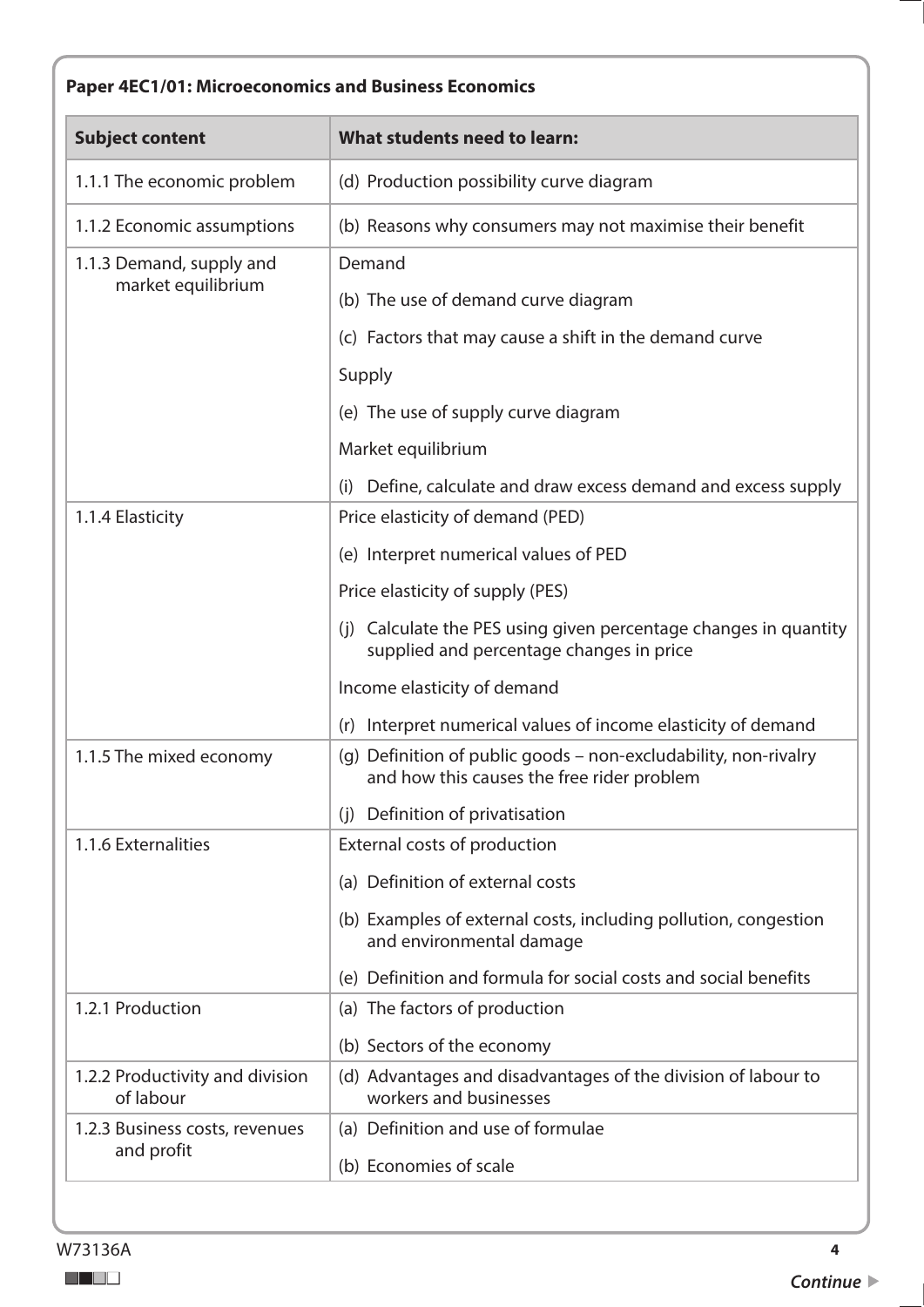| <b>Subject content</b>        | What students need to learn:                                                           |
|-------------------------------|----------------------------------------------------------------------------------------|
| 1.2.4 Business competition    | Competition                                                                            |
|                               | (a) Advantages and disadvantages of competition to firms,<br>consumers and the economy |
|                               | (d) Reasons firms stay small                                                           |
|                               | Monopoly                                                                               |
|                               | (e) Definition of monopoly                                                             |
|                               | Main features of monopoly<br>(f)                                                       |
|                               | (g) Advantages and disadvantages of monopoly                                           |
| 1.2.5 The labour market       | (b) Factors affecting the supply of labour                                             |
|                               | (e) The use of labour market diagrams                                                  |
| 1.2.6 Government intervention | (a) Government policy to deal with externalities                                       |
|                               | (b) Advantages and disadvantages of each government policy                             |
|                               | (c) Government regulation of competition                                               |

**Calculations** 

- Calculation of percentages and percentage changes
- Calculation of totals

Construction of graphs

• Construction of graphs from data

Interpretation and use of quantitative data to support and justify economic decisions

- Interpretation and use of information from graphs and charts
- Interpretation and use of economic data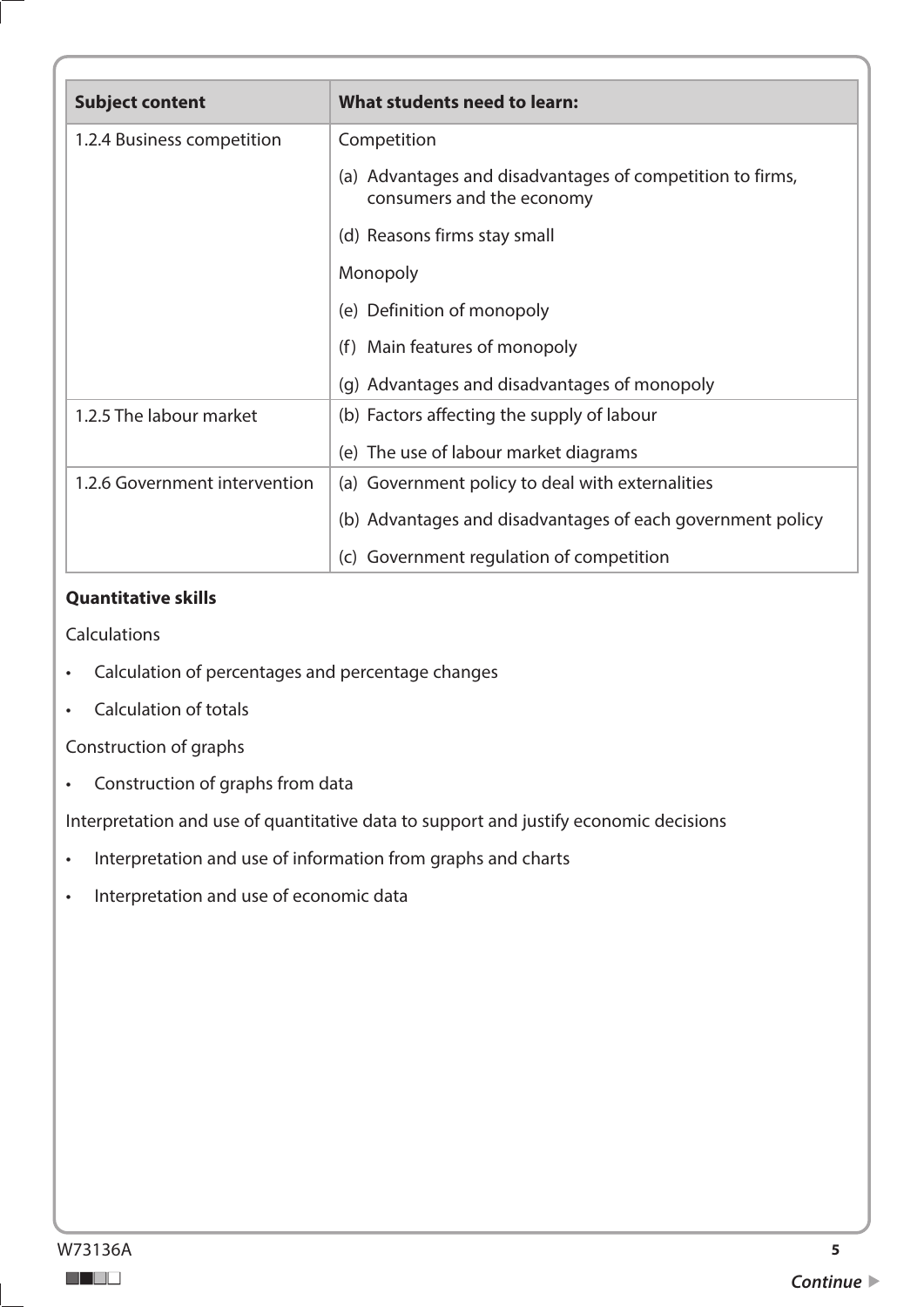# **Paper 4EC1/01R: Microeconomics and Business Economics**

| <b>Subject content</b>                         | What students need to learn:                                                                                 |
|------------------------------------------------|--------------------------------------------------------------------------------------------------------------|
| 1.1.1 The economic problem                     | (a) The problem of scarcity                                                                                  |
|                                                | (d) Production possibility curve diagram                                                                     |
| 1.1.2 Economic assumptions                     | (a) Underlying assumptions                                                                                   |
|                                                | (c) Reasons why producers may not maximise their profit                                                      |
| 1.1.3 Demand, supply and<br>market equilibrium | Demand                                                                                                       |
|                                                | (b) The use of demand curve diagram                                                                          |
|                                                | (c) Factors that may cause a shift in the demand curve                                                       |
|                                                | Supply                                                                                                       |
|                                                | (e) The use of supply curve diagram                                                                          |
|                                                | (f) Factors that may cause a shift in the supply curve                                                       |
|                                                | Market equilibrium                                                                                           |
|                                                | Define, calculate and draw excess demand and excess supply<br>(i)                                            |
| 1.1.4 Elasticity                               | Price elasticity of demand (PED)                                                                             |
|                                                | (c) Calculate the PED using given percentage changes in<br>quantity demanded and percentage changes in price |
|                                                | Price elasticity of supply (PES)                                                                             |
|                                                | (i) Formula of PES                                                                                           |
|                                                | Income elasticity of demand                                                                                  |
|                                                | (r) Interpret numerical values of income elasticity of demand                                                |
| 1.1.5 The mixed economy                        | (a) Definition of mixed economy                                                                              |
|                                                | (b) Definition of public and private sector                                                                  |
|                                                | (c) Difference between public and private sectors in terms of<br>ownership, control and aims                 |
|                                                | (h) The role of the public sector and private sector in the<br>production of goods and services              |
|                                                | The relative importance of public sector and private sector in<br>(i)<br>different economies                 |
| 1.1.6 Externalities                            | External benefits of consumption                                                                             |
|                                                | (c) Definition of external benefits                                                                          |
|                                                | (d) Examples of external benefits, including education,<br>healthcare and vaccinations                       |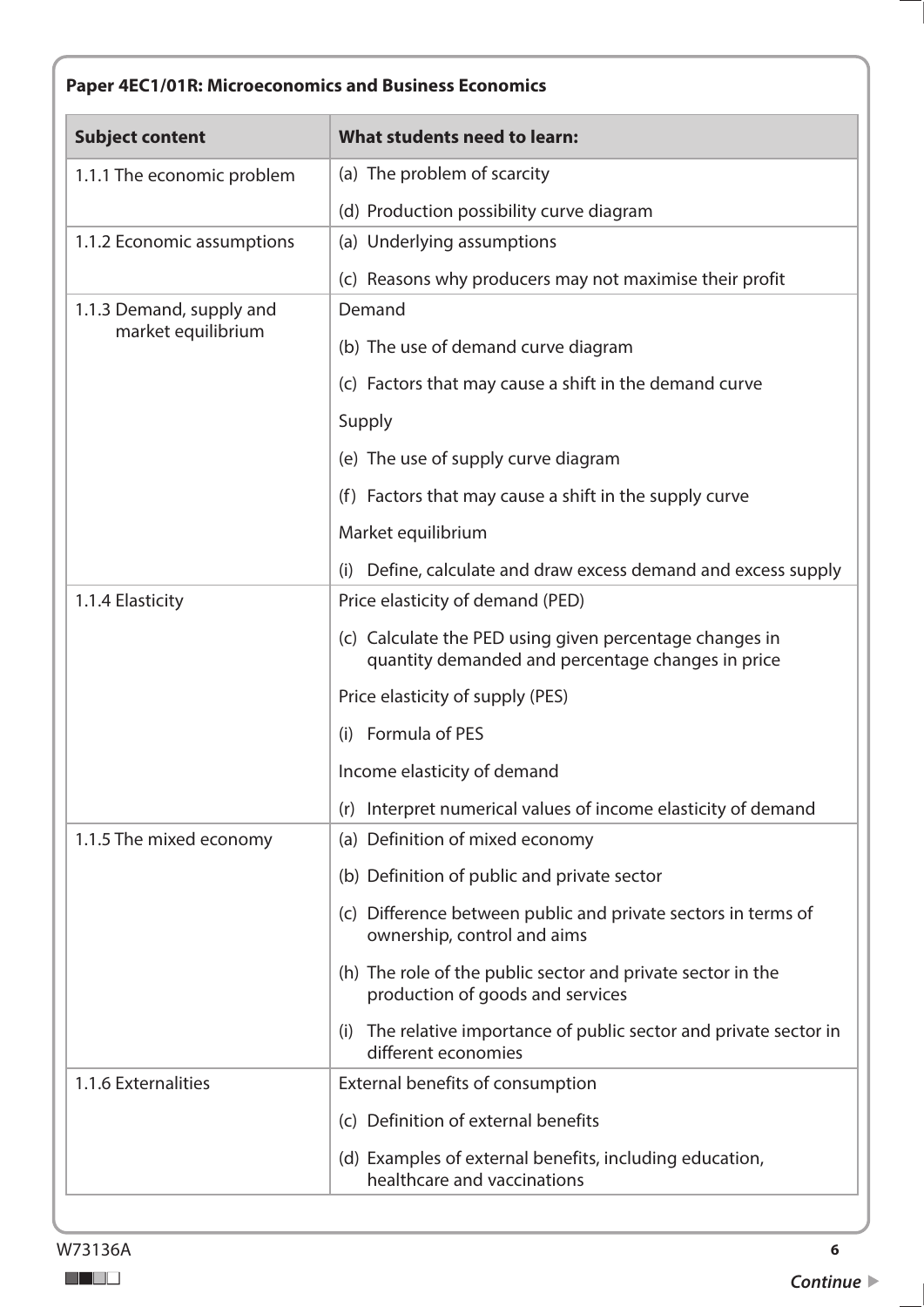| <b>Subject content</b>                       | What students need to learn:                                                                                                           |
|----------------------------------------------|----------------------------------------------------------------------------------------------------------------------------------------|
| 1.2.1 Production                             | (a) The factors of production                                                                                                          |
|                                              | (b) Sectors of the economy                                                                                                             |
|                                              | (c) Changes in the importance of these sectors in terms of<br>employment and output over time in developing and<br>developed economies |
| 1.2.2 Productivity and division              | (b) Factors affecting productivity                                                                                                     |
| of labour                                    | (c) Definition of division of labour                                                                                                   |
| 1.2.3 Business costs, revenues<br>and profit | (a) Definitions and use of formulae                                                                                                    |
|                                              | (b) Economies of scale                                                                                                                 |
|                                              | (c) Diseconomies of scale                                                                                                              |
| 1.2.4 Business competition                   | Competition                                                                                                                            |
|                                              | (d) Reasons firms stay small                                                                                                           |
|                                              | Oligopoly                                                                                                                              |
|                                              | (h) Definition of oligopoly                                                                                                            |
|                                              | Main features of oligopoly<br>(i)                                                                                                      |
|                                              | Advantages and disadvantages of oligopoly<br>(i)                                                                                       |
| 1.2.5 The labour market                      | (a) Factors affecting the demand for labour                                                                                            |
|                                              | (b) Factors affecting the supply of labour                                                                                             |
| 1.2.6 Government intervention                | (a) Government policy to deal with externalities                                                                                       |
|                                              | (d) Government intervention in the labour market                                                                                       |

Calculations

- Calculation of percentages and percentage changes
- Calculation of totals

Construction of graphs

• Construction of graphs from data

Interpretation and use of quantitative data to support and justify economic decisions

- Interpretation and use of information from graphs and charts
- Interpretation and use of economic data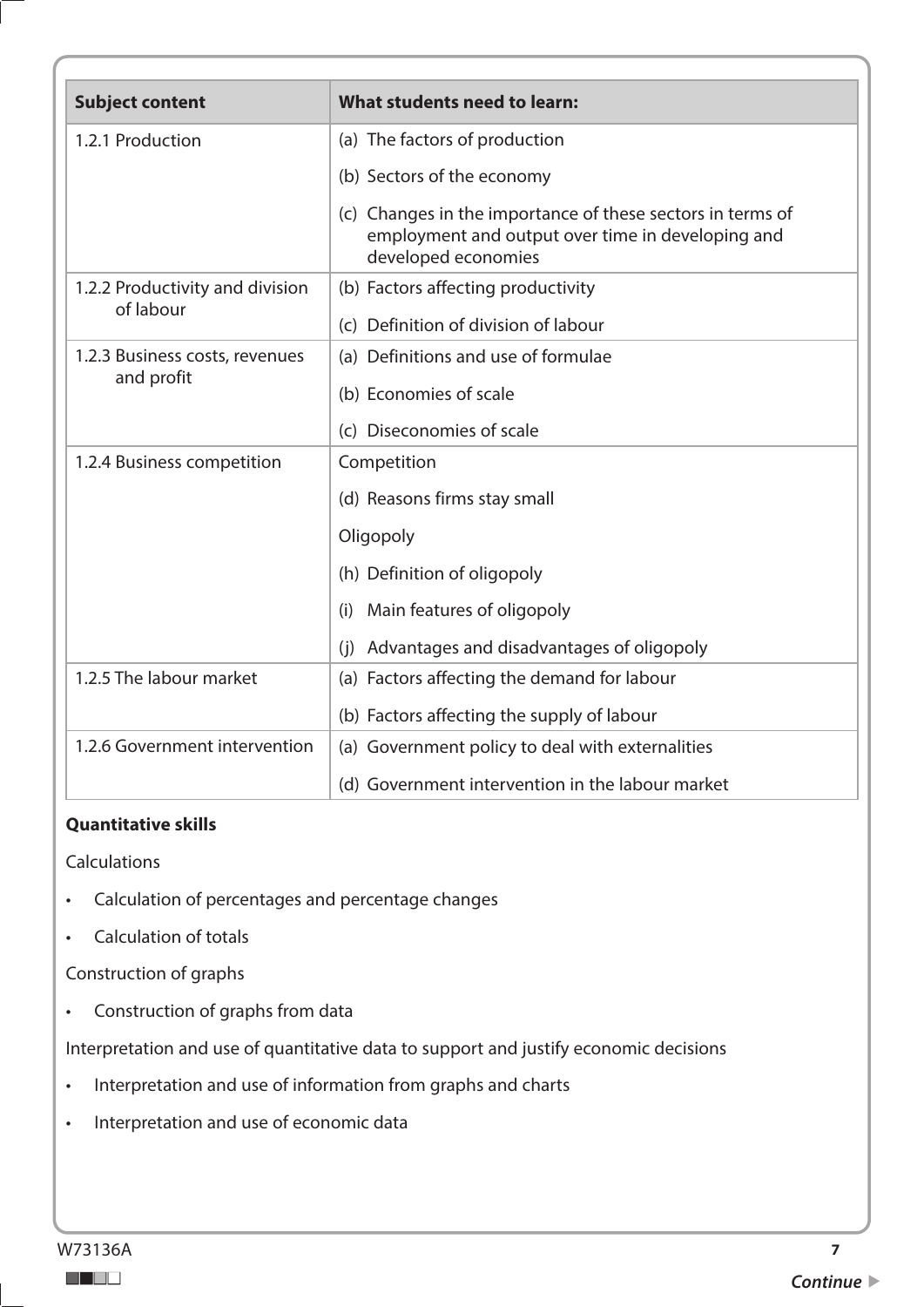| Paper 4EC1/02: Macroeconomics and the Global Economy   |                                                                                  |  |
|--------------------------------------------------------|----------------------------------------------------------------------------------|--|
| <b>Subject content</b>                                 | What students need to learn:                                                     |  |
| 2.1.1 Macroeconomic<br>objectives                      | (a) Economic growth                                                              |  |
|                                                        | (b) Low and stable inflation                                                     |  |
|                                                        | (c) Low unemployment                                                             |  |
|                                                        | (d) Surplus or balance on the current account of the balance of<br>payments      |  |
|                                                        | (e) Protection of the environment                                                |  |
|                                                        | (f) Redistribution of income                                                     |  |
| 2.1.2 Government policies                              | (a) Fiscal policy - government revenue and government<br>expenditure             |  |
|                                                        | (b) Monetary policy - focused on interest rate changes                           |  |
|                                                        | (c) Supply-side policy                                                           |  |
| 2.1.3 Relationships between<br>objectives and policies | (a) The impact of policies and the trade-off between<br>macroeconomic objectives |  |
| 2.2.1 Globalisation                                    | (a) Definition of globalisation                                                  |  |
|                                                        | (d) Definition of multinational corporations (MNCs)                              |  |
| 2.2.2 International trade                              | (a) Advantages and disadvantages of free trade                                   |  |
|                                                        | (c) Methods of protection                                                        |  |
|                                                        | (d) Modern trading blocs                                                         |  |
| 2.2.3 Exchange rates                                   | (b) Factors affecting supply and demand of currencies                            |  |

Calculations

- Calculation of percentages and percentage changes
- Calculation of totals

Construction of graphs

• Construction of graphs from data

Interpretation and use of quantitative data to support and justify economic decisions

- Interpretation and use of information from graphs and charts
- Interpretation and use of economic data